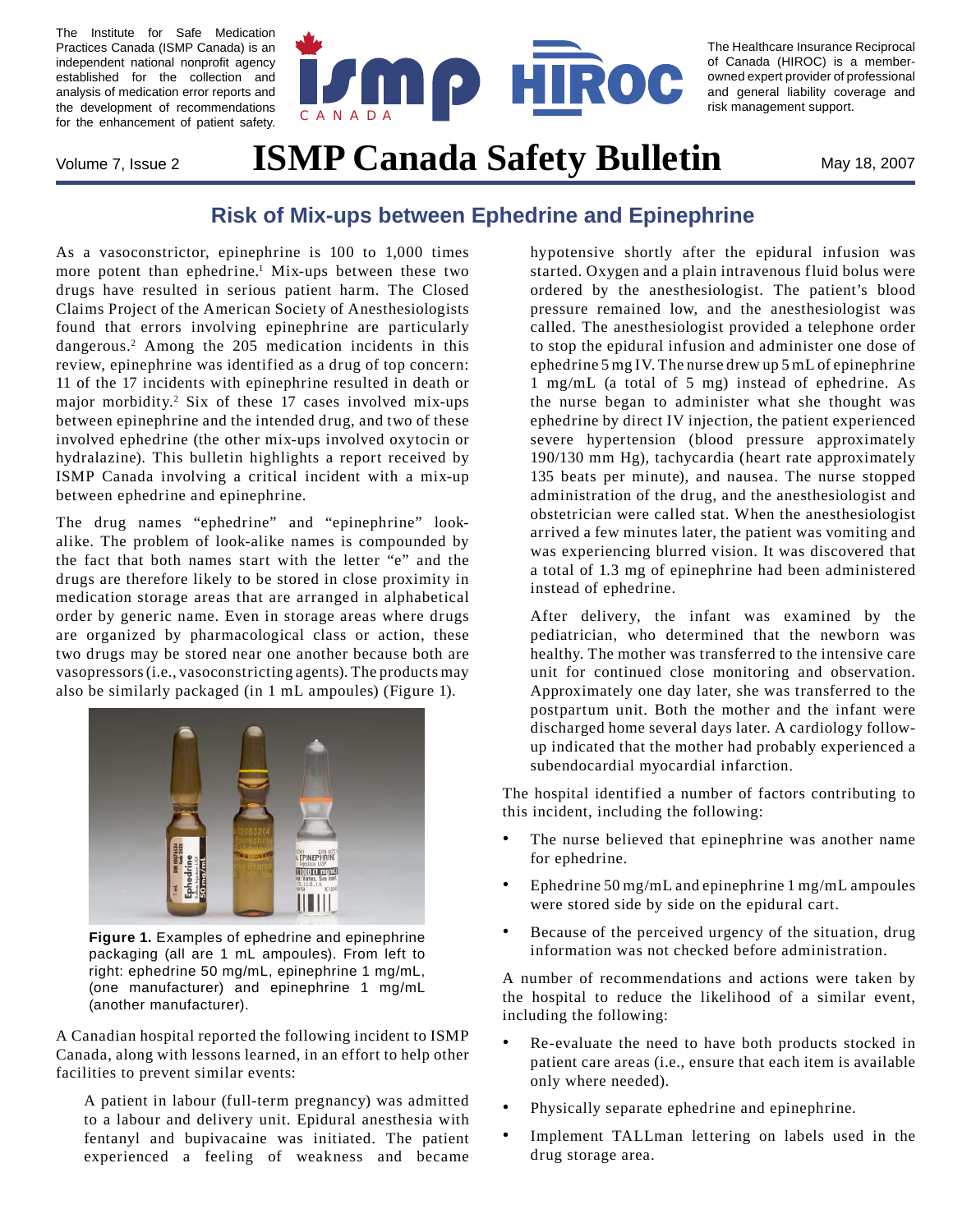- Restrict the authority to administer ephedrine to the anesthesiologist in the labour and delivery unit. •
- Review and update current policies, and revise the drug information available in patient care areas (e.g., in the medication administration manual). •
- Ensure the competency of all nursing staff involved in the medication use process for these medications. •

The accidental administration of epinephrine instead of ephedrine has been highlighted in other published reports, 3,4,5 including those of the Institute for Safe Medication Practices in the United States (ISMP).<sup>6,7,8</sup> In one case, the administration of epinephrine 5 mg IV instead of ephedrine 5 mg IV was averted when only three ampoules of epinephrine 1 mg/mL were available in an automated dispensing cabinet; this led the nurse to call the pharmacy, at which point the potential error was discovered.<sup>7</sup> In another case, a nurse was able to borrow additional epinephrine from the nursery (a 30 mL vial of epinephrine 1 mg/mL), and the error was not averted.<sup>7,8</sup> It is noteworthy that reverse mix-ups have also been reported.<sup>8</sup> In one case, ephedrine was inadvertently used to admix an epinephrine infusion. In another case, an irrigation solution was prepared with ephedrine rather than epinephrine and was used for irrigation during an orthopedic procedure. In both cases, the patients experienced minor complications; serious harm was averted because the patients were being monitored closely.

A number of recommendations to reduce the potential for confusion between ephedrine and epinephrine, including those previously made by ISMP US, are provided here for additional consideration:

**Review.** Review all areas where ephedrine and epinephrine are stored to determine that they are both required in those locations. For instance, epinephrine 1 mg/mL ampoules may be stocked outside of a "crash cart" for administration in case of anaphylaxis or anaphylactoid reactions (e.g., adult dose: epinephrine 0.2 mg to 1 mg, given subcutaneously or intramuscularly).<sup>9</sup> Ephedrine is less widely required in patient care areas as its use is most common in the treatment of drug-induced hypotension from anesthesia (e.g., maternal hypotension during epidural anesthesia).10 When either or both are required in a patient care area, ensure optimal amounts and optimal storage (e.g., assess storage risks associated with availability, restricted availability or removal from patient care area locations). Avoid stocking these medications side by side. In addition, the 30 mL multidose vial of epinephrine 1 mg/mL presents a particular hazard and should not be stored in patient care areas. If a 30 mL vial must be stored outside the pharmacy, multiple strategies must be employed to prevent its inadvertent use (e.g., alert staff about the potential problem, use auxiliary warning labels). •

- **Differentiate.** Ask the pharmacy to assist in differentiating the appearance of these look-alike drug names throughout the medication use process (e.g., on computer screens, pharmacy and nursing unit shelves, and bins [including automated dispensing cabinets], pharmacy product labels, and medication administration records) by use of highlighting, boldface, colour, or TALLman lettering (e.g., ePHEDrine, EPInephrine). •
- **Ensure that essential drug information is readily available.** Ensure that essential drug information is readily available and accessible in a useful format to practitioners, wherever these drugs are prescribed, dispensed, or administered. •
- **"More than two, call pharmacy."** Because typically only one ampoule or single use vial is required when a dose of a medication is given by direct IV injection ("IV push"), staff should be on the alert to question a dose and call pharmacy whenever more than two ampoules or vials are required to administer a single dose. •
- **Alert practitioners.** Alert practitioners to the potential confusion between the names of these drugs by widely sharing this bulletin with staff (e.g., nurses, physicians, pharmacists). Consider highlighting information related to drug name confusion as part of staff training and communications. •

*ISMP Canada gratefully acknowledges the expert review provided by (in alphabetical order):* 

*Patti Cornish, RPh, BScPhm, Patient Safety Service, Sunnybrook Health Sciences Centre;* 

*Jan Davies MSc MD FRCPC, Professor of Anesthesia, University of Calgary and Department of Anesthesia, Foothills Medical Centre, Calgary Health Region;*

*Stephen Halpern MD MSc FRCPC, Director of Obstetrical Anesthesia, Sunnybrook at Women's College Hospital, Professor of Anesthesia, University of Toronto.*

*Dr Alex Ho, MD, FRCPC, Department of Anesthesia, St. Michael's Hospital.*

*Jean Kronberg PhD, MD, FRCPC, Associate Professor, Anesthesia, University of Toronto, Women's College Hospital;*

*Beverley Orser, MD, PhD, FRCPC, Canada Research Chair in Anaesthesia and Professor of Physiology and Anaesthesia, University of Toronto, and Department of Anaesthesia, Sunnybrook Health Sciences Centre;* 

*Dan Perri, BScPhm, MD, FRCPC, Divisions of Clinical Pharmacology and Critical Care Medicine, Department of Medicine, McMaster University, and Graduate Department of Pharmaceutical Sciences, Leslie L. Dan Faculty of Pharmacy, University of Toronto;* 

*John Senders, PhD, Professor Emeritus of Industrial Engineering, Faculty of Applied Sciences, University of Toronto.*

*Jonas Shultz, MSc, Human Factors Consultant, Calgary Health Region.*